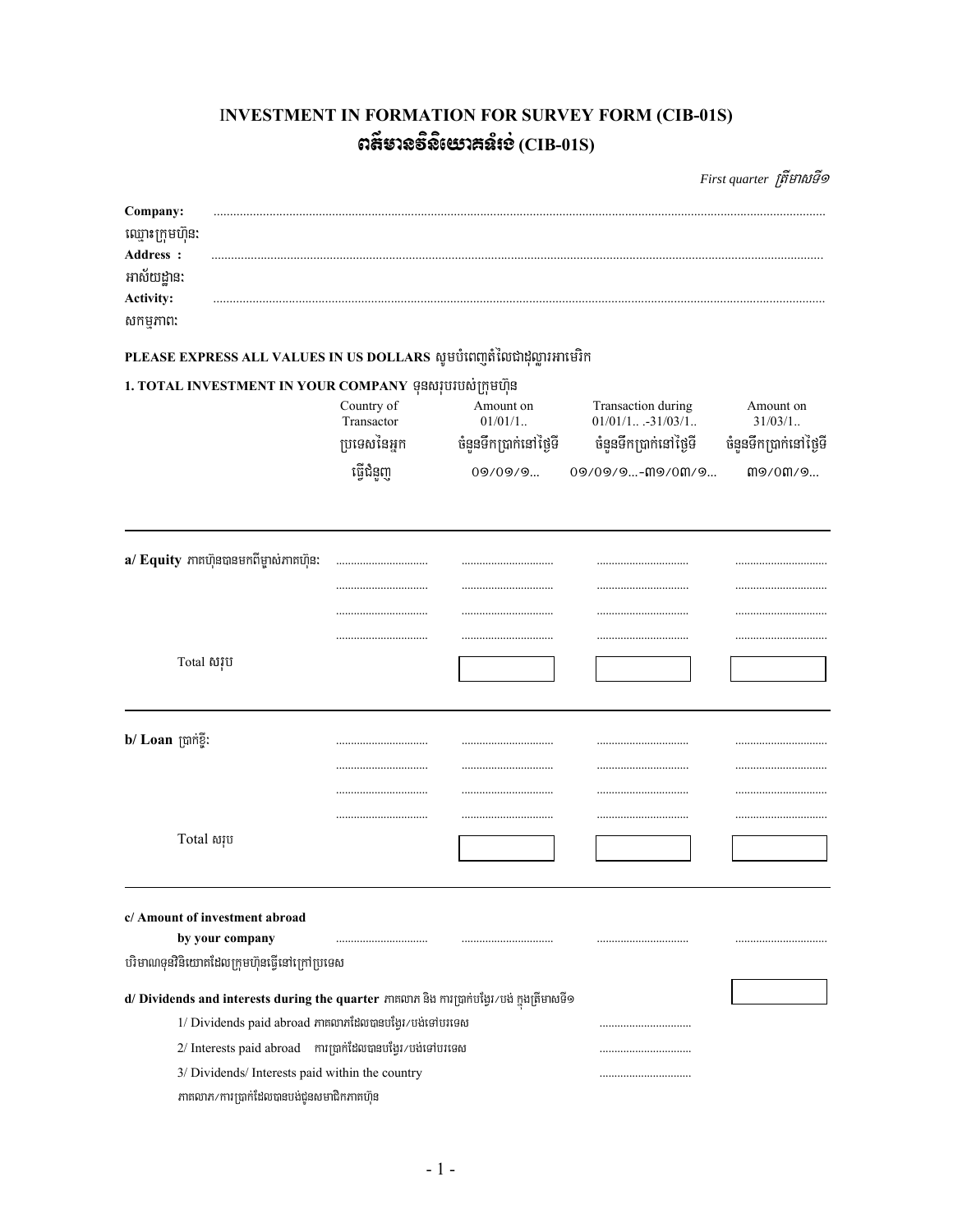### **2. EMPLOYMENT INFORMATION** mหญิญต่อท้ดภัษตดหนู

| a/ Number of employees during the quarter ចំនួនកំលាំងពលកម្មក្នុងត្រីមាសទី១                                |  |
|-----------------------------------------------------------------------------------------------------------|--|
| b/ Number of employees subject to salary tax during the quarter ចំនួនកំលាំងពលកម្មដែលត្រូវបង់ពន            |  |
| c/ Amount of tax withheld during the  quarter ពន្ធលើប្រាក់ប្យេីវព្សរ៍បុគ្គលិកដែលបានកាត់ទុកក្នុងត្រីមាសទី១ |  |

#### 3. INCOME INFORMATION ពត៌មានស្តីពីប្រាក់ចំណូល

- a/ Gross Sales during the quarter R)ak;cMNUlkñúgRtImasTI1 >>>>>>>>>>>>>>>>>>>>>>>>>>>>>>>
- b/ Exports during the quarter TMnijnaMecjkñúgRtImasTI1 >>>>>>>>>>>>>>>>>>>>>>>>>>>>>>>

#### 4. IMPORT INFORMATION ពត៌មានស្តីពីទំនិញនាំចូល

|                                                                              | Machinery & Equipment | Raw materials | Other goods  |
|------------------------------------------------------------------------------|-----------------------|---------------|--------------|
|                                                                              | ត្រឿងមាំស៊ីន និង      | & Accessories | សំភារ:ជេរុង១ |
|                                                                              | ឧបករណបរការ            | វតធាតដើម      |              |
|                                                                              |                       | និងបនាប់បនរំ  |              |
| A/ Total imports during the quarter ទឹកប្រាក់នាំចូលសរុបក្នុងត្រីមាសទី១       |                       |               |              |
| a/ Duty exempted import ការនាំចូលដែលបានរចពន                                  |                       |               |              |
| b/ Import subject to duty ការនាំចូលដែលត្រូវបង់ពន                             |                       |               |              |
| c/ Duty paid បង់ពន្ធនាំចល                                                    |                       |               |              |
| 5. EXPENDITURE INFORMATION ពត៌មានស្តីពីការចំណាយសរប                           |                       |               |              |
| Total expenditure during the 1 <sup>st</sup> quarter ការចំណាយក្នុងត្រីមាសទី១ |                       |               |              |

#### **I hear by declare that the about information is true and accurate.**

ខ្ញុំសូមសន្យាថាពតិមានខាងលើពិតជាត្រឹមត្រូវឥតក្លែងបន្លំឡើយ ។

| Name ឈោះ :                | Position $\mathbb{R}^n$ : |         |  |
|---------------------------|---------------------------|---------|--|
| Phone ទរស័ព :<br><b>A</b> | Fax                       | ទរសារ : |  |
| Signature ហតុលេខា :       | Date                      | ថៃទី :  |  |
|                           |                           |         |  |

Thank you for your cooperation. សូមអរគុណចំពោះកិច្ចសហប្រតិបត្តិការរបស់ លោក-លោកស្រី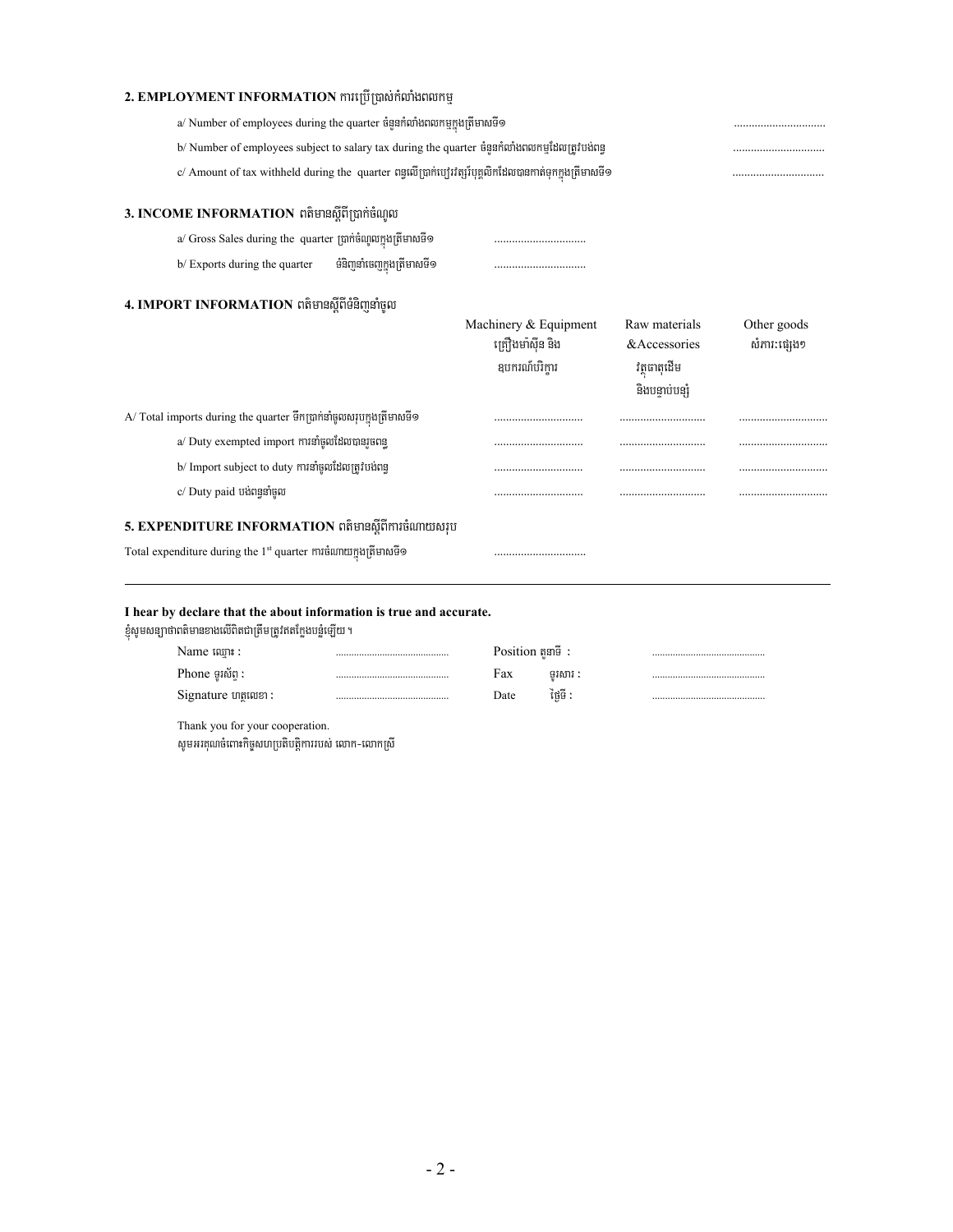## INVESTMENT INFORMATION FOR SURVEY FORM (CIB-01S) ตส์ยาลธิลิเยาสล์เอ่ $(CIB-01S)$

Second quarter ត្រីមាសទី២

| Company:                                                                                    |                          |                        |                                          |                        |
|---------------------------------------------------------------------------------------------|--------------------------|------------------------|------------------------------------------|------------------------|
| ឈ្មោះក្រុមហ៊ុន:                                                                             |                          |                        |                                          |                        |
| Address :                                                                                   |                          |                        |                                          |                        |
| អាស័យដ្ឋាន:<br><b>Activity:</b>                                                             |                          |                        |                                          |                        |
| សកម្មភាព:                                                                                   |                          |                        |                                          |                        |
|                                                                                             |                          |                        |                                          |                        |
| PLEASE EXPRESS ALL VALUES IN US DOLLARS សូមបំពេញតំលៃជាដុល្លារអាមេរិក                        |                          |                        |                                          |                        |
| 1. TOTAL INVESTMENT IN YOUR COMPANY ទុនសរុបរបស់ក្រុមហ៊ុន                                    |                          |                        |                                          |                        |
|                                                                                             | Country of<br>Transactor | Amount on<br>$01/04/1$ | Transaction during<br>$01/04/1 -30/06/1$ | Amount on<br>$30/06/1$ |
|                                                                                             | ប្រទេសនៃអ្នក             | ចំនួនទឹកប្រាក់នៅថ្ងៃទី | ចំនួនទឹកប្រាក់នៅថ្ងៃទី                   | ចំនួនទឹកប្រាក់នៅថ្ងៃទី |
|                                                                                             | ធ្វើជំនួញ                | 09/06/9                | 09/06/9-00/09/9                          | mo/0b/9                |
| a/ Equity ភាគហ៊ុនបានមកពីម្ចាស់ភាគហ៊ុន:                                                      |                          |                        |                                          |                        |
|                                                                                             |                          |                        |                                          |                        |
|                                                                                             |                          |                        |                                          |                        |
|                                                                                             |                          |                        |                                          |                        |
| Total សរុប                                                                                  |                          |                        |                                          |                        |
| b/ Loan ប្រាក់ខ្ទី:                                                                         |                          |                        |                                          |                        |
|                                                                                             |                          |                        |                                          |                        |
|                                                                                             |                          |                        |                                          |                        |
|                                                                                             |                          |                        |                                          |                        |
|                                                                                             |                          |                        |                                          |                        |
| Total សរុប                                                                                  |                          |                        |                                          |                        |
|                                                                                             |                          |                        |                                          |                        |
| c/ Amount of investment abroad                                                              |                          |                        |                                          |                        |
| by your company                                                                             |                          |                        |                                          |                        |
| បរិមាណទុនវិនិយោគដែលក្រុមហ៊ុនធ្វើនៅក្រៅប្រទេស                                                |                          |                        |                                          |                        |
| d/ Dividends and interests during the quarter ភាគលាភ និងការប្រាក់បង្វែរ/បង់ ក្នុងត្រីមាសទី២ |                          |                        |                                          |                        |
| 1/ Dividends paid abroad ភាគលាភដែលបានបង្វែរ/បង់ទៅបរទេស                                      |                          |                        |                                          |                        |
| 2/ Interests paid abroad miminitaomanigi/unighunga                                          |                          |                        |                                          |                        |
| 3/ Dividends/ Interests paid within the country                                             |                          |                        |                                          |                        |
| ភាគលាភ /ការប្រាក់ដែលបានបង់ជូនទៅសមាជិកភាគហ៊ុន                                                |                          |                        |                                          |                        |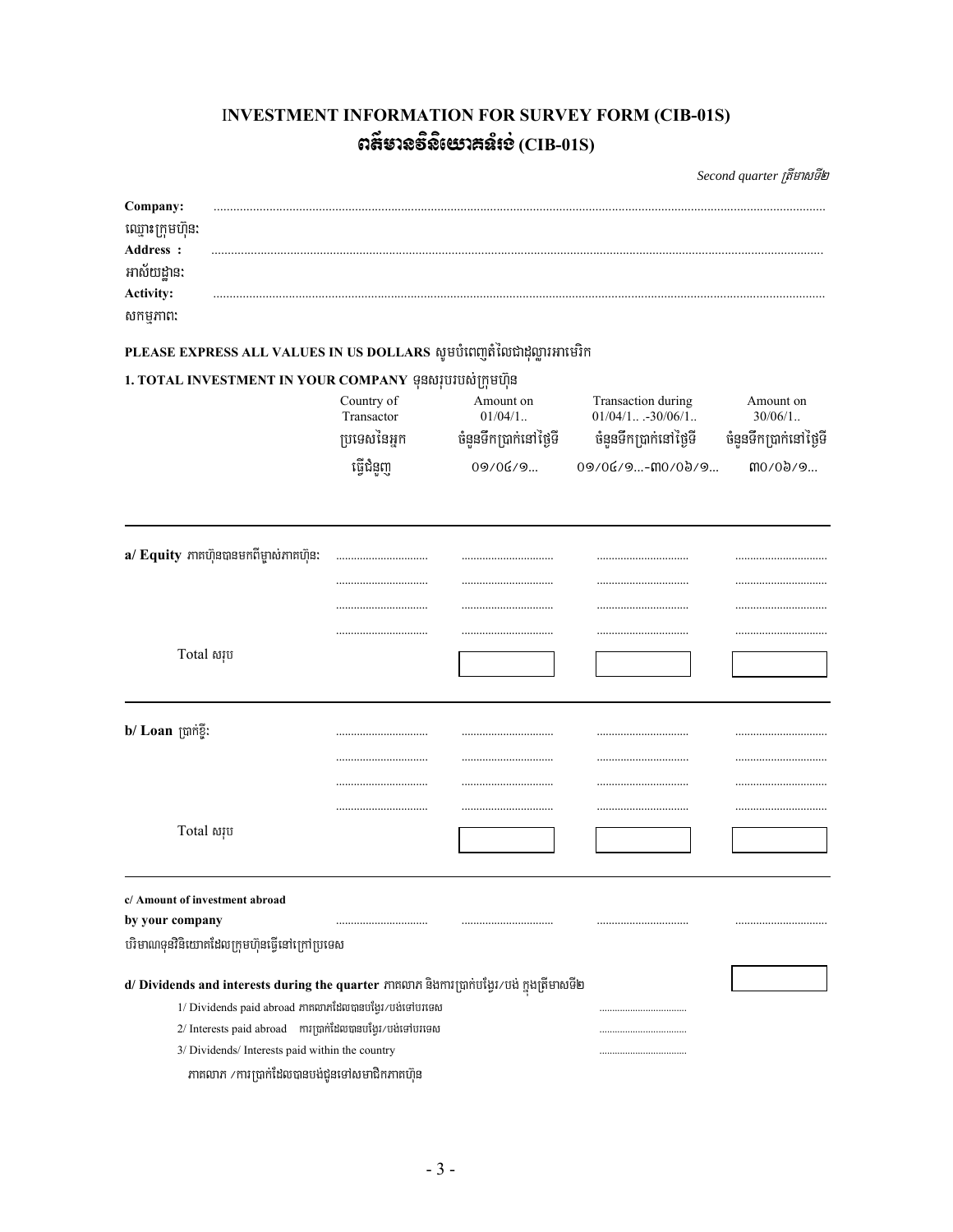| 2. EMPLOYMENT INFORMATION ការប្រើប្រាស់កំលាំងពលកម្ម                                                       |             |                                      |                 |              |  |
|-----------------------------------------------------------------------------------------------------------|-------------|--------------------------------------|-----------------|--------------|--|
| a/ Number of employees during the quarter ចំនួនកំលាំងពលកម្មក្នុងត្រីមាសទី២                                |             |                                      |                 |              |  |
| b/ Number of employees subject to salary tax during the quarter ចំនួនកំលាំងពលកម្មដែលត្រូវបង់ពន្ធ          |             |                                      |                 |              |  |
| c/ Amount of tax withheld during the quarter ពន្ធលើប្រាក់ប្យេីរវត្សរ៍បុគ្គលិកដែលបានកាត់ទុកក្នុងត្រីមាសទី២ |             |                                      |                 |              |  |
| 3. INCOME INFORMATION ពត៌មានស្តីពីប្រាក់ចំណូល                                                             |             |                                      |                 |              |  |
|                                                                                                           |             |                                      |                 |              |  |
| b/ Gross Sales during the quarter                                                                         |             | ប្រាក់ចំណូលក្នុងត្រីមាសទី២           |                 |              |  |
| c/ Exports from $1st$ to quarter $2nd$ quarter                                                            |             | ទំនិញនាំចេញត្រីមាសទី១មកទល់ត្រីមាសទី២ |                 |              |  |
| d/Exports during the quarter                                                                              |             | ទំនិញនាំចេញក្នុងត្រីមាសទី២           |                 |              |  |
| 4. IMPORT INFORMATION ពត៌មានស្តីពីទំនិញនាំចូល                                                             |             |                                      |                 |              |  |
|                                                                                                           |             | Machinery & Equipment                | Raw materials   | other goods  |  |
|                                                                                                           |             | គ្រឿងមាំស៊ីន និង                     | &Accessories    | សំភារ:ផ្សេង១ |  |
|                                                                                                           |             |                                      |                 |              |  |
|                                                                                                           |             | ឧបករណ៍បរិក្ការ                       | វត្ថុបាតុដើម    |              |  |
|                                                                                                           |             |                                      | និងបន្ទាប់បន្សំ |              |  |
| A/ Total imports during the quarter ទឹកប្រាក់នាំចូលសរុបក្នុងត្រីមាសទី២                                    |             |                                      |                 |              |  |
| a/ Duty exempted import ការនាំចូលដែលបានរួចពន្ធ                                                            |             |                                      |                 |              |  |
| b/ Import subject to duty ការនាំចូលដែលត្រូវបង់ពន្ធ                                                        |             |                                      |                 |              |  |
| c/ Duty paid                                                                                              | បង់ពននាំចូល |                                      |                 |              |  |
| B/Total imports for $1^{st \text{ to }}$ to the end of $2^{nd}$ quarter                                   |             |                                      |                 |              |  |
| ការនាំចូលសរុបពីត្រីមាសទី១ មកទល់ចុងត្រីមាសទី២                                                              |             |                                      |                 |              |  |
| 5. EXPENDITURE INFORMATION ពតិមានស្តីពីការចំណាយសរុប                                                       |             |                                      |                 |              |  |
| a/ Expenditure during the quarter ការចំណាយក្នុងត្រីមាសទី២                                                 |             |                                      |                 |              |  |
| b/Total expenditure from 1 <sup>st</sup> quarter to the end of 2 <sup>nd</sup> quarter                    |             |                                      |                 |              |  |

### **I hear by declare that the about information is true and accurate.**

.<br>ខ្ញុំសូមសន្យាថាពតិមានខាងលើពិតជាត្រឹមត្រូវឥតក្លែងបន្លំឡើយ ។

| Name ឈោះ :                      | Position $\mathfrak{g}$ and $\mathfrak{g}$ : |         |  |
|---------------------------------|----------------------------------------------|---------|--|
| Phone ទរស័ព :                   | Fax                                          | ទរសារ : |  |
| Signature ហតលេខា :              | Date                                         | ថៃទី :  |  |
| Thank you for your cooperation. |                                              |         |  |

សូមអរគុណចំពោះកិច្ចសហប្រតិបត្តិការរបស់ លោក-លោកស្រី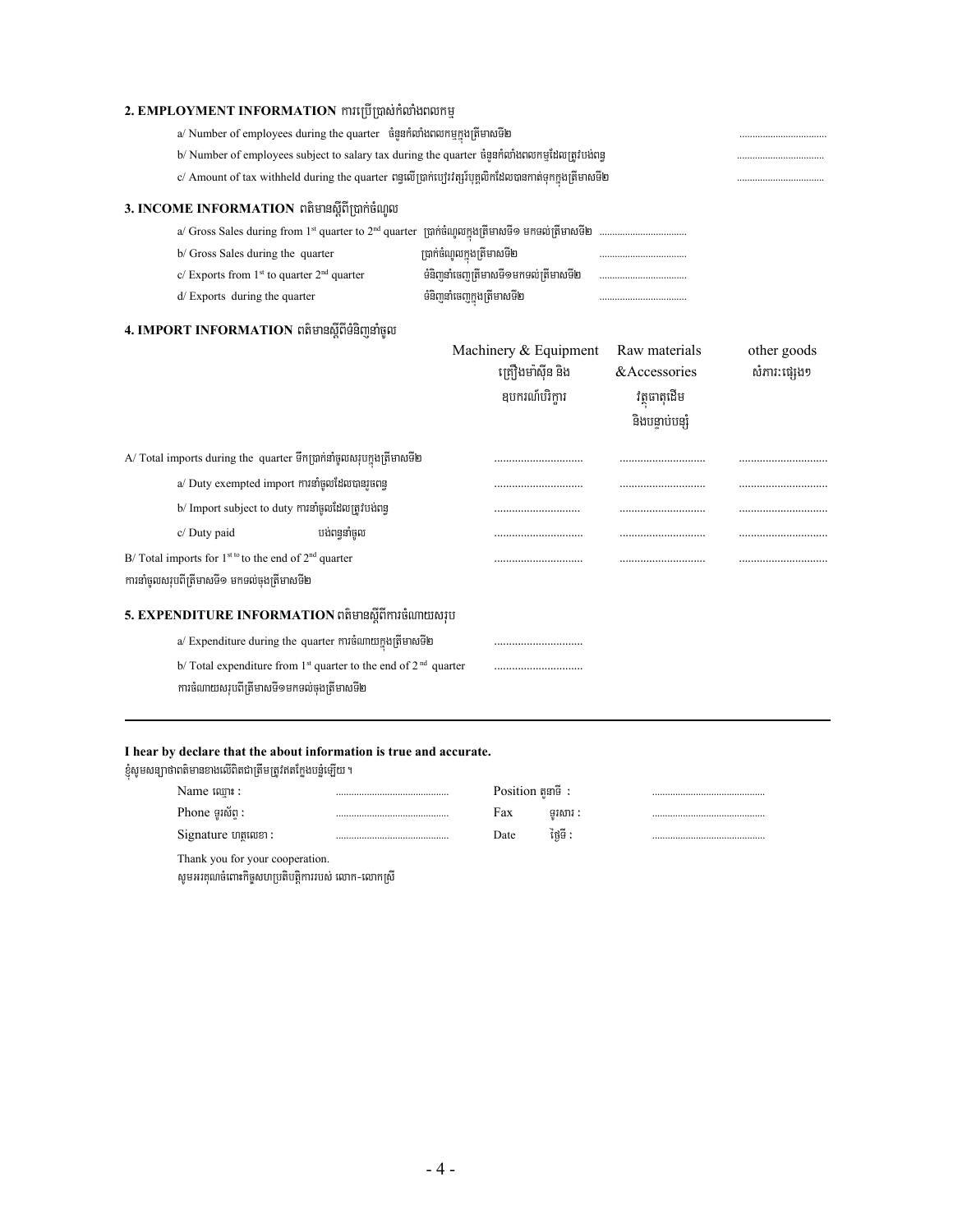# **INVESTMENT INFORMATION FOR SURVEY FORM (CIB-01S)** ตลียาจธิจิเษาสล์เช่ $(CIB-01S)$

Third quarter ត្រីមាសទី៣

| Company:<br>ឈ្មោះក្រុមហ៊ុន:<br>Address :<br>អាស័យដ្ឋាន:<br>Activity:<br>សកម្មភាព: |                                                                                                 |                                                                                                       |                                                                      |                                                                    |                                                    |
|-----------------------------------------------------------------------------------|-------------------------------------------------------------------------------------------------|-------------------------------------------------------------------------------------------------------|----------------------------------------------------------------------|--------------------------------------------------------------------|----------------------------------------------------|
|                                                                                   |                                                                                                 |                                                                                                       |                                                                      |                                                                    |                                                    |
|                                                                                   |                                                                                                 |                                                                                                       | PLEASE EXPRESS ALL VALUES IN US DOLLARS សូមបំពេញតំលៃជាដុល្លារអាមេរិក |                                                                    |                                                    |
|                                                                                   |                                                                                                 | 1. TOTAL INVESTMENT IN YOUR COMPANY  ទុនសរុបរបស់ក្រុមហ៊ុន<br>Country of<br>Transactor<br>ប្រទេសនៃអ្នក | Amount on<br>$01/07/1$<br>ចំនួនទឹកប្រាក់នៅថ្ងៃទី                     | Transaction during<br>$01/07/1$ -30/09/1<br>ចំនួនទឹកប្រាក់នៅថ្ងៃទី | Amount on<br>$30/09/1$ .<br>ចំនួនទឹកប្រាក់នៅថ្ងៃទី |
|                                                                                   |                                                                                                 | ធ្វើជំនួញ                                                                                             | 09/00/9                                                              | 09/0៧/9-៣0/0៩/9                                                    | mo/og/9                                            |
|                                                                                   | a/ Equity ភាគហ៊ុនបានមកពីម្ចាស់ភាគហ៊ុន:                                                          |                                                                                                       |                                                                      |                                                                    |                                                    |
|                                                                                   |                                                                                                 |                                                                                                       |                                                                      |                                                                    |                                                    |
|                                                                                   |                                                                                                 |                                                                                                       |                                                                      |                                                                    |                                                    |
| Total សរុប                                                                        |                                                                                                 |                                                                                                       |                                                                      |                                                                    |                                                    |
| b/ Loan ប្រាក់ខ្ទី:                                                               |                                                                                                 |                                                                                                       |                                                                      | <br>                                                               |                                                    |
|                                                                                   |                                                                                                 |                                                                                                       |                                                                      |                                                                    |                                                    |
| Total សរុប                                                                        |                                                                                                 |                                                                                                       |                                                                      |                                                                    |                                                    |
|                                                                                   | c/ Amount of investment abroad                                                                  |                                                                                                       |                                                                      |                                                                    |                                                    |
| by your company                                                                   |                                                                                                 |                                                                                                       |                                                                      |                                                                    |                                                    |
|                                                                                   | បរិមាណទុនវិនិយោគដែលក្រុមហ៊ុនធ្វើនៅក្រៅប្រទេស                                                    |                                                                                                       |                                                                      |                                                                    |                                                    |
|                                                                                   |                                                                                                 | d/ Dividends and interests during the quarter ភាគលាភ និងការប្រាក់បង្វែរ/បង់ ក្នុងត្រីមាសទី៣           |                                                                      |                                                                    |                                                    |
|                                                                                   |                                                                                                 | 1/ Dividends paid abroad ភាគលាភដែលបានបង្អែរ/បង់ទៅបរទេស                                                |                                                                      |                                                                    |                                                    |
|                                                                                   |                                                                                                 | 2/ Interests paid abroad minimitamanityi/utishungto                                                   |                                                                      |                                                                    |                                                    |
|                                                                                   | 3/ Dividends/ Interests paid within the country<br>ភាគលាភ /ការប្រាក់ដែលបានបង់ជូនទៅសមាជិកភាគហ៊ុន |                                                                                                       |                                                                      |                                                                    |                                                    |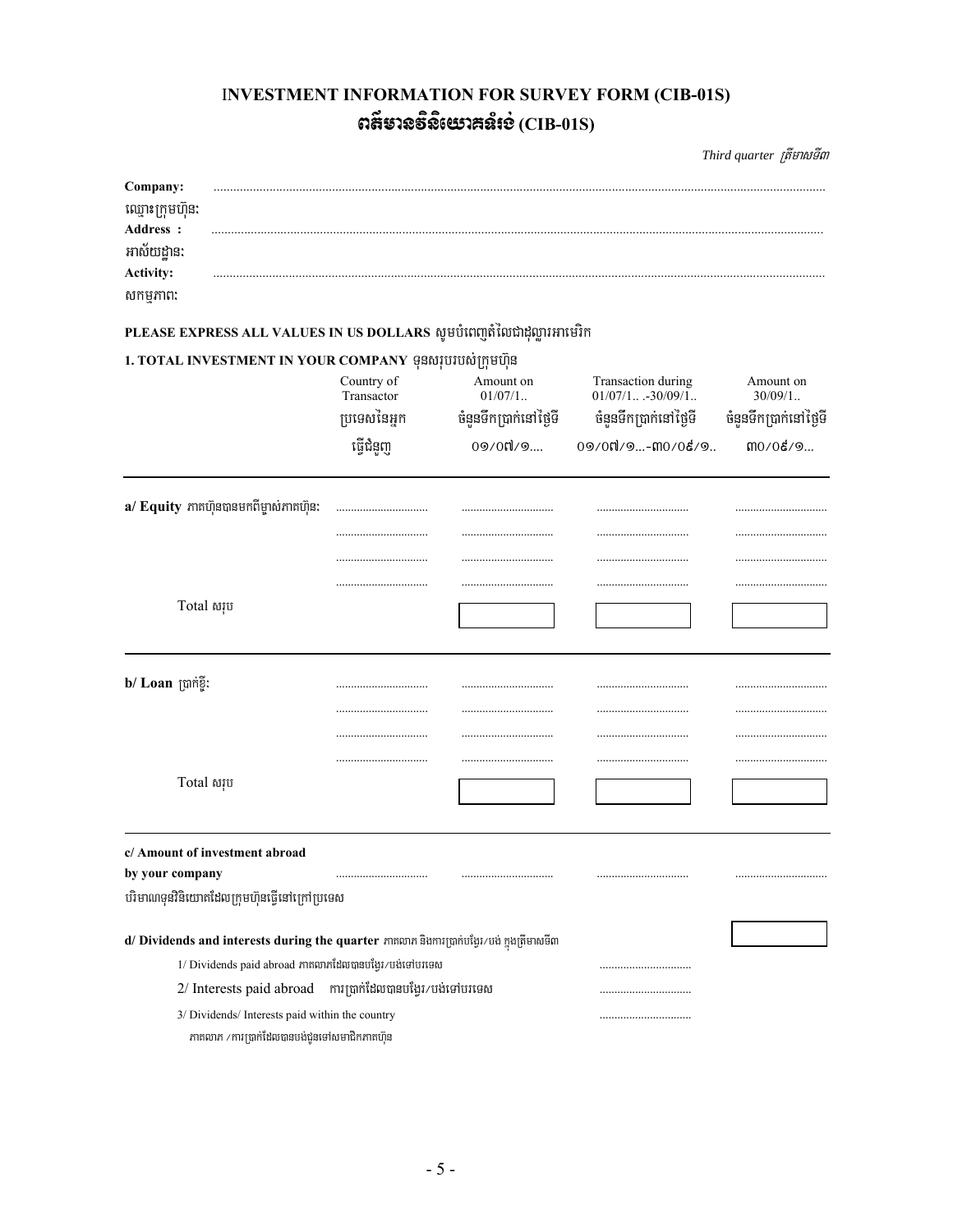### **2. EMPLOYMENT INFORMATION** mหญิญต่อท้องกันตอกหู

| a/ Number of employees during the quarter                                                                |                                        |                       |                 |              |
|----------------------------------------------------------------------------------------------------------|----------------------------------------|-----------------------|-----------------|--------------|
| b/ Number of employees subject to salary tax during the quarter ចំនួនកំលាំងពលកម្មដែលត្រូវបង់ពន្ធ         |                                        |                       |                 |              |
| c/ Amount of tax withheld during the quarter ពន្ធលើប្រាក់ប្បេះវត្សរ៍បុគ្គលិកដែលបានកាត់ទុកក្នុងត្រីមាសទី៣ |                                        |                       |                 |              |
| 3. INCOME INFORMATION ពត៌មានស្តីពីប្រាក់ចំណូល                                                            |                                        |                       |                 |              |
| a/ Gross Sales from $1st$ quarter to $3rd$ quarter $\lim$ ប្រាក់ចំណូលក្នុងត្រីមាសទី១មកទល់ត្រីមាសទី៣      |                                        |                       |                 |              |
| b/ Gross Sales during the quarter                                                                        | ប្រាក់ចំណូលក្នុងត្រីមាសទី៣             |                       |                 |              |
| c/ Exports from $1st$ quarter to $3rd$ quarter                                                           | ទំនិញនាំចេញពីត្រីមាសទី១មកទល់ត្រីមាសទី៣ |                       |                 |              |
| d/ Exports during the quarter                                                                            | ទំនិញនាំចេញក្នុងត្រីមាសទី៣             |                       |                 |              |
| 4. IMPORT INFORMATION ពត៌មានស្តីពីទំនិញនាំចូល                                                            |                                        |                       |                 |              |
|                                                                                                          |                                        | Machinery & Equipment | Raw materials   | Other good   |
|                                                                                                          |                                        | គ្រឿងមាំស៊ីន និង      | &Accessories    | សំភាវ:ផ្សេង១ |
|                                                                                                          |                                        | ឧបករណ៍បរិក្ខារ        | វត្តធាតុដើម     |              |
|                                                                                                          |                                        |                       | និងបន្ទាប់បន្សំ |              |
| A/ Total imports during the quarter ទឹកប្រាក់នាំចូលសរុបក្នុងត្រីមាសទី៣                                   |                                        |                       |                 |              |
| a/ Duty exempted import ការនាំចូលដែលបានរួចពន្ធ                                                           |                                        |                       |                 |              |
| b/ Import subject to duty ការនាំចូលដែលត្រូវបង់ពន្ធ                                                       |                                        |                       |                 |              |
| បង់ពននាំចូល<br>c/ Duty paid                                                                              |                                        |                       |                 |              |
| B/Total imports for $1st$ to the end of $3rd$ quarter                                                    |                                        |                       |                 |              |
| ការនាំចូលសរុបពីត្រីមាសទី១ មកទល់ចុងត្រីមាសទី៣                                                             |                                        |                       |                 |              |
| 5. EXPENDITURE INFORMATION ពតិមានស្តីពីការចំណាយសរុប                                                      |                                        |                       |                 |              |
| a/ Expenditure during the quarter ការចំណាយក្នុងត្រីមាសទី៣                                                |                                        |                       |                 |              |
| b/Total expenditure from $1st$ quarter to the end of $3rd$ quarter                                       |                                        |                       |                 |              |
| ការចំណាយសរុបពីត្រីមាសទី១ មកទល់ចុងត្រីមាសទី៣                                                              |                                        |                       |                 |              |

#### **I hear by declare that the about information is true and accurate.**

ខ្ញុំសូមសន្យាថាពតិមានខាងលើពិតជាត្រឹមត្រូវឥតក្លែងបន្លំឡើយ ។

| Name stame:                     |  | Position $\mathfrak{g}$ and $\mathfrak{g}$ : |         |  |  |  |
|---------------------------------|--|----------------------------------------------|---------|--|--|--|
| Phone ទូរស័ព :                  |  | Fax                                          | ទរសារ : |  |  |  |
| $Signature$ untimes :           |  | Date                                         | ថៃទី :  |  |  |  |
| Thank you for your cooporation. |  |                                              |         |  |  |  |
|                                 |  |                                              |         |  |  |  |

សូមអរគុណចំពោះកិច្ចសហប្រតិបត្តិការរបស់ លោក-លោកស្រី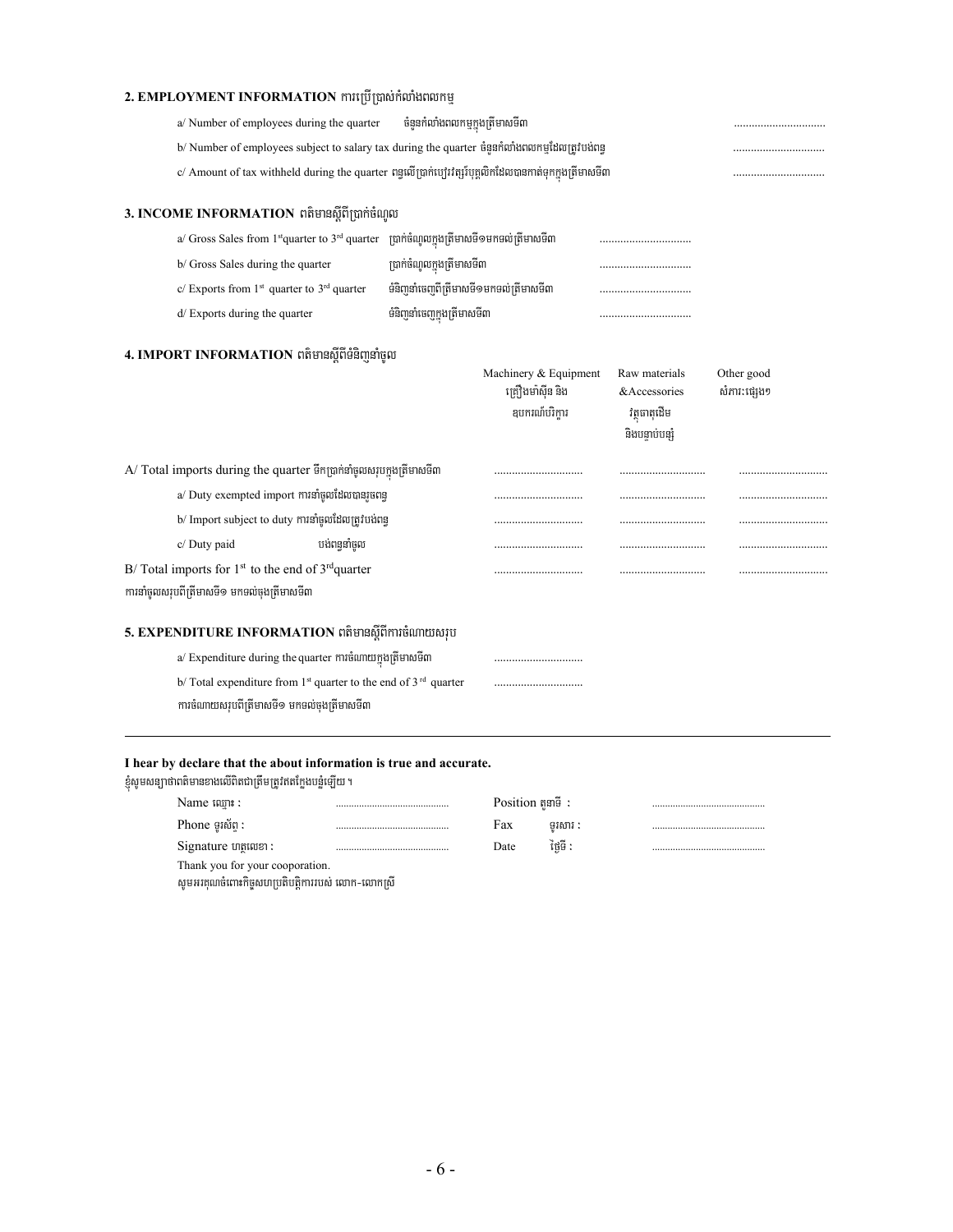## **INVESTMENT INFORMATION FOR SURVEY FORM (CIB-01S)** ตลียาจธิจิเษาสล์เช่ $(CIB-01S)$

Fourth quarter ត្រីមាសទី៤

| Company:               |                                              |                                                                                             |                        |                                          |                        |  |  |  |
|------------------------|----------------------------------------------|---------------------------------------------------------------------------------------------|------------------------|------------------------------------------|------------------------|--|--|--|
| ឈ្មោះក្រុមហ៊ុន:        |                                              |                                                                                             |                        |                                          |                        |  |  |  |
| Address :              |                                              |                                                                                             |                        |                                          |                        |  |  |  |
| អាស័យដាន:<br>Activity: |                                              |                                                                                             |                        |                                          |                        |  |  |  |
| សកម្មភាព:              |                                              |                                                                                             |                        |                                          |                        |  |  |  |
|                        |                                              |                                                                                             |                        |                                          |                        |  |  |  |
|                        |                                              | PLEASE EXPRESS ALL VALUES IN US DOLLARS សូមបំពេញតំលៃជាដុល្លារអាមេរិក                        |                        |                                          |                        |  |  |  |
|                        |                                              | 1. TOTAL INVESTMENT IN YOUR COMPANY ទុនសរុបរបស់ក្រុមហ៊ុន                                    |                        |                                          |                        |  |  |  |
|                        |                                              | Country of<br>Transactor                                                                    | Amount on<br>$01/10/1$ | Transaction during<br>$01/10/0$ -31/12/1 | Amount on<br>$31/12/1$ |  |  |  |
|                        |                                              | ប្រទេសនៃអ្នក                                                                                | ចំនួនទឹកប្រាក់នៅថ្ងៃទី | ចំនួនទឹកប្រាក់នៅថ្ងៃទី                   | ចំនួនទឹកប្រាក់នៅថ្ងៃទី |  |  |  |
|                        |                                              | ធ្វើជំនួញ                                                                                   | 09/90/9                | 09/90/9-ጠ9/90/9                          | m9/9h/9                |  |  |  |
|                        | a/ Equity ភាគហ៊ុនបានមកពីម្ចាស់ភាគហ៊ុន:       |                                                                                             |                        |                                          |                        |  |  |  |
|                        |                                              |                                                                                             |                        |                                          |                        |  |  |  |
|                        |                                              |                                                                                             |                        |                                          |                        |  |  |  |
|                        |                                              |                                                                                             |                        |                                          |                        |  |  |  |
| Total សរុប             |                                              |                                                                                             |                        |                                          |                        |  |  |  |
|                        |                                              |                                                                                             |                        |                                          |                        |  |  |  |
| b/ Loan ប្រាក់ខ្ទី:    |                                              |                                                                                             |                        |                                          |                        |  |  |  |
|                        |                                              |                                                                                             |                        |                                          |                        |  |  |  |
|                        |                                              |                                                                                             |                        |                                          |                        |  |  |  |
|                        |                                              |                                                                                             |                        |                                          |                        |  |  |  |
| Total សរុប             |                                              |                                                                                             |                        |                                          |                        |  |  |  |
|                        |                                              |                                                                                             |                        |                                          |                        |  |  |  |
|                        | c/ Amount of investment abroad               |                                                                                             |                        |                                          |                        |  |  |  |
| by your company        |                                              |                                                                                             |                        |                                          |                        |  |  |  |
|                        | បរិមាណទុនវិនិយោគដែលក្រុមហ៊ុនធ្វើនៅក្រៅប្រទេស |                                                                                             |                        |                                          |                        |  |  |  |
|                        |                                              | d/ Dividends and Interests during the quarter ភាគលាភ និងការប្រាក់បង្វែរ/បង់ ក្នុងត្រីមាសទី៤ |                        |                                          |                        |  |  |  |
|                        |                                              | 1/ Dividends paid abroad ភាគលាភដែលបានបង្អែរ/បង់ទៅបរទេស                                      |                        |                                          |                        |  |  |  |
|                        |                                              | 2/ Interests paid abroad     ការប្រាក់ដែលបានបង្វែរ/បង់ទៅបរទេស                               |                        |                                          |                        |  |  |  |
|                        |                                              | 3/ Dividends/ Interests paid within the country                                             |                        |                                          |                        |  |  |  |
|                        |                                              | ភាគលាភ /ការប្រាក់ដែលបានបង់ជូនទៅសមាជិកភាគហ៊ុន                                                |                        |                                          |                        |  |  |  |